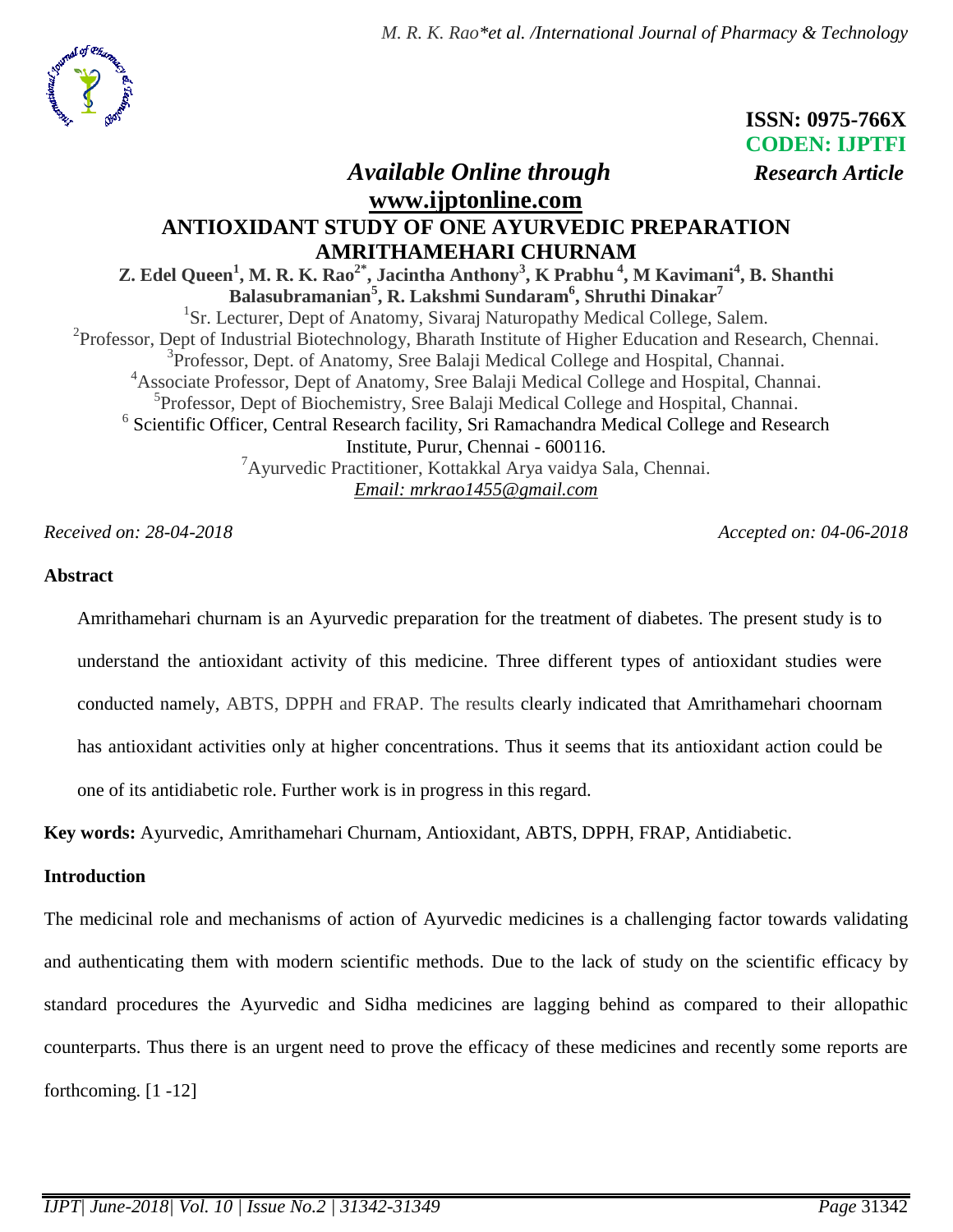*M. R. K. Rao\*et al. /International Journal of Pharmacy & Technology* We have reported the GC MS pattern of Amrithamehari Choornam. (Edel Queen *et al*, 2016) [13] The present study is another step towards validating it scientifically, by studying the antioxidant activities of the same medicine by FRAP, ABTS and DPPH assays.

Amrithamehari churnam is in herbal powder form used for the treatment of diabetes. It is also known as Amritadi churnam. Amrithamehari Churnam consists of the following ingredients.

Each 10 gm of Amrithamehari churnam contains:

Amrita *(Tinospora cordifolia*)- 1.667 gm.

Meharimula (*Gymnema sylvestre*)- 5.000 gm.

Dhatri – Amalaki (*Embelica officinalis*)- 1.667 gm.

Ratri – turmeric (*Curcuma longa*)- 1.667 gm.

The dosage ranges from 3 to 10 grams depending on the blood sugar levels of the patient. This medicine is prescribed along with some adjuvant like hot water, Dhanwantara ghritam, Vastyamayantakam ghritam etc. The medicine should be taken strictly, according to the prescription of an ayuvedic practitioner.

## **MATERIALS AND METHODS**

The present study encompasses three different antioxidant assays, namely, ABTS, DPPH and FRAP. The FRAP assay was performed by Pulido *et al*, (2000), ABTS assay was done following the method of Re *et al*, (1999) and the DDPH assay was done by the method of Blios *et al*, (1958). [14-16]

## **FRAP Assay (Ferric Reducing/Oxidant Power)**

Amrithamehari Choornam was dissolved in Ethanol. Triplicates had been put for all the Processes.

| Conc.                  | $=$ Concentration of the sample |  |  |  |  |  |
|------------------------|---------------------------------|--|--|--|--|--|
| <b>OD</b>              | $=$ OD of the sample            |  |  |  |  |  |
| Linearity (y) = mx + c |                                 |  |  |  |  |  |
| M                      | $=$ Slope                       |  |  |  |  |  |
| $\mathcal{C}$          | $=$ The point x crosses y axis  |  |  |  |  |  |
| $\mathbf{X}$           | $=$ OD – c value / m value      |  |  |  |  |  |
|                        |                                 |  |  |  |  |  |

mM Fe/mg  $= X$  value / concentration x 1000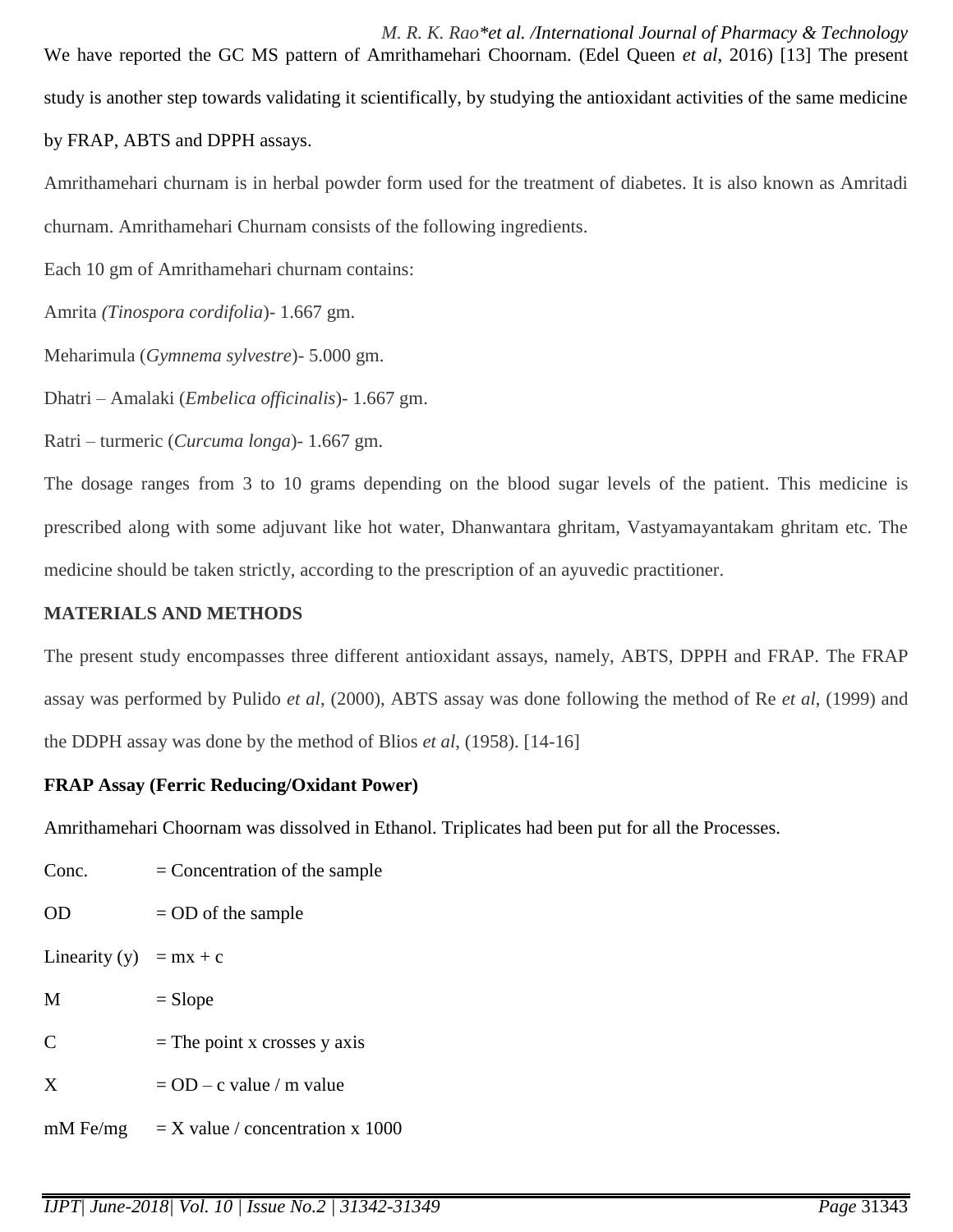Mean  $=$  Average of mM Fe/mg

 $STDEV = Standard Deviation for mM Fe/mg.$ 

## **ABTS Assay**

ABTS and potassium persulfate were dissolved in distilled water to a final concentration of 7 mM and 2.45 mM respectively. These two solutions were mixed and the mixture allowed to stand in the dark at room temperature for 16 h before use in order to produce ABTS radical (ABTS•+). This was incubated with the Amrithamehari choornam at different concentrations and the reaction mixture which was blue became colourless due to the presence of antioxidants present in the medicine. This was change in color was estimated spectrophotometrically.

## **DPPH Assay (1, 1-diphenyl-2-picrylhydrazyl)**

The sample was dissolved in Ethanol in 1mg/ml concentration and used as stock. From the stock, various concentrations (100, 200, 300, 400mg) were taken for further analysis.

Respective solvents were taken as negative control.

 $Cone.$  = Concentration of the sample

 $OD = OD$  of the sample

 $Neg.$  Control  $=$  The Solvent

 $Activity = Neg. Control - OD / Neg. Control$ 

% of Activity  $=$  Activity/100

IC50  $= 50 - c$  value / m value

IC50/ml  $=$  IC50/3 (3 ml of DPPH for the assay. To find the activity in 1 ml, the value had been divided by 3).

## **Results and Discussion**

Tables 1, 2 and 3 and Figures 1, 2 and 3, represent the antioxidant profiles of the three assays namely FRAP, ABTS and DPPH, respectively for Amrithamehari choornam.

## **Table 1. Indicates the FRAP antioxidant activity of Amrithamehari choornam with Ascorbic acid as control.**

| Sl. No | mehari<br>Amrita        | Absorbance | <b>Standard</b>    | Vitamin | Absorbance | <b>Standard</b> |
|--------|-------------------------|------------|--------------------|---------|------------|-----------------|
|        | Choornam                | $(\% )$    | Deviation $\mid$ C |         | (% )       | Deviation       |
|        | Concentration $(\mu g)$ |            |                    |         |            |                 |
|        |                         | 1.23967    | 0.41322            |         | 31.2672    | 1.79063         |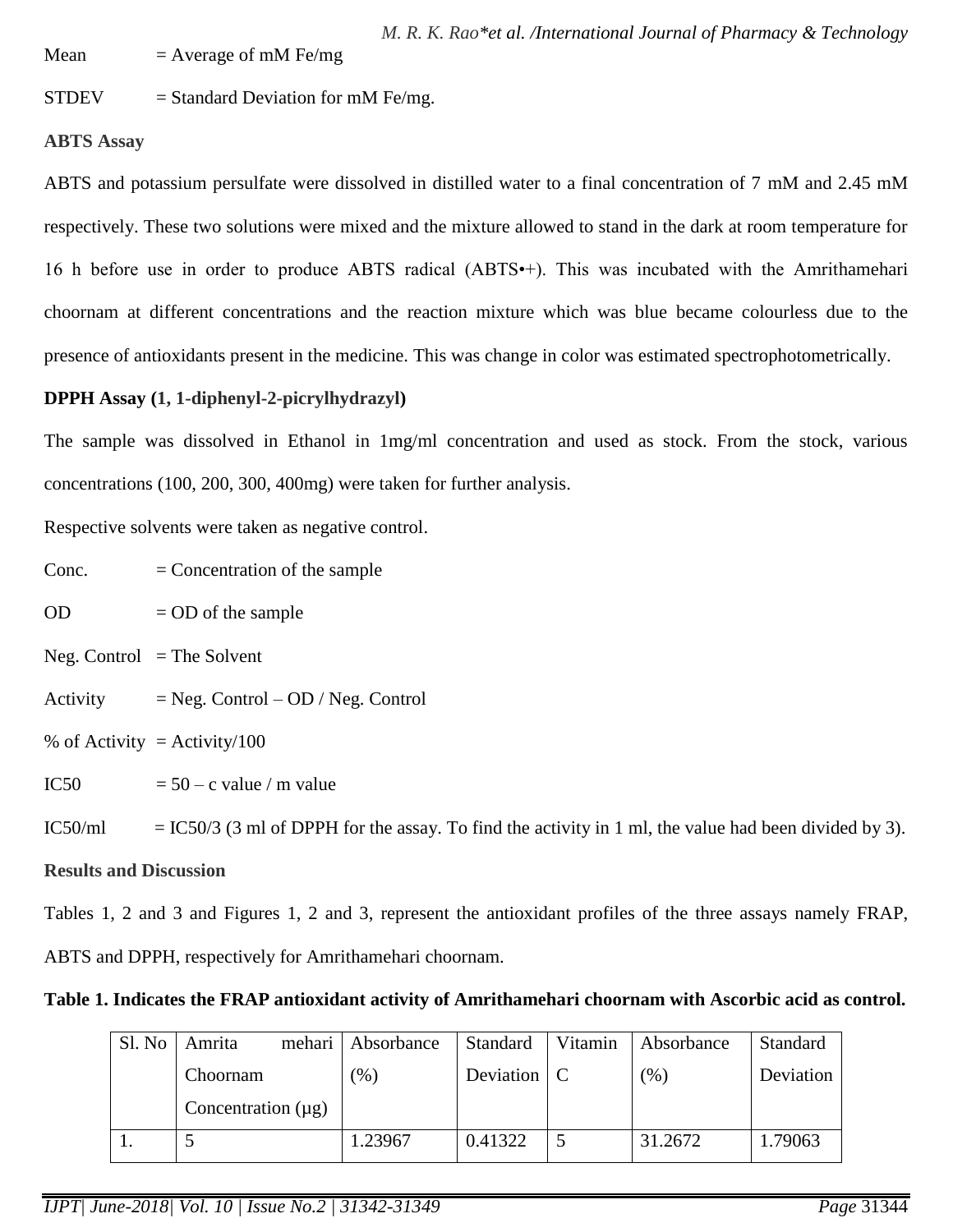|    |     |         |         |     | $m, n, n$ is not complementational Journal of Figureau ( $\alpha$ Fec |         |
|----|-----|---------|---------|-----|-----------------------------------------------------------------------|---------|
|    | 10  | 2.20386 | 0.27548 | 10  | 58.0303                                                               | 0.56809 |
| 3. | 20  | 5.64738 | 0.41322 | 20  | 60.5096                                                               | 0.88273 |
|    | 40  | 8.35629 | 0.91713 | 40  | 68.1405                                                               | 0.56926 |
| 5. | 80  | 12.213  | 0.57346 | 80  | 80.6244                                                               | 0.17765 |
| 6. | 100 | 18.9164 | 0.48373 | 100 | 85.0689                                                               | 0.49663 |

*M. R. K. Rao\*et al. /International Journal of Pharmacy & Technology*



Figure 1. Represents the comparative graphical profile for the Amrithamehari choornam and Ascorbic acid with respect to FRAP assay, which indicates that Amritamehari choornam does have antioxidant activity only at higher doses as compared to Ascorbic acid.

| Table 2. Indicates the ABTS antioxidant activity of Amrithamehari Choornam assay with Ascorbic acid as |  |
|--------------------------------------------------------------------------------------------------------|--|
| control.                                                                                               |  |

| Sl. No         | Amrithamehari           | Absorbance | Standard  | Vitamin       | Absorbance | Standard  |
|----------------|-------------------------|------------|-----------|---------------|------------|-----------|
|                | Choornam                | $(\% )$    | Deviation | $\mathcal{C}$ | (% )       | Deviation |
|                | Concentration $(\mu g)$ |            |           |               |            |           |
| 1.             | 5                       | 0.8804     | 0.36675   | 5             | 24.8094    | 0.96288   |
| 2.             | 10                      | 1.8407     | 0.30211   | 10            | 47.0588    | 0.55013   |
| 3.             | 20                      | 2.4010     | 031762    | 20            | 71.1485    | 0.36675   |
| $\overline{4}$ | 40                      | 4.8419     | 0.30211   | 40            | 89.0877    | 0.20195   |
| 5.             | 80                      | 8.1032     | 0.42159   | 80            | 91.0764    | 0.13493   |
| 6.             | 100                     | 10.0840    | 0.36014   | 100           | 95.1621    | 0.11003   |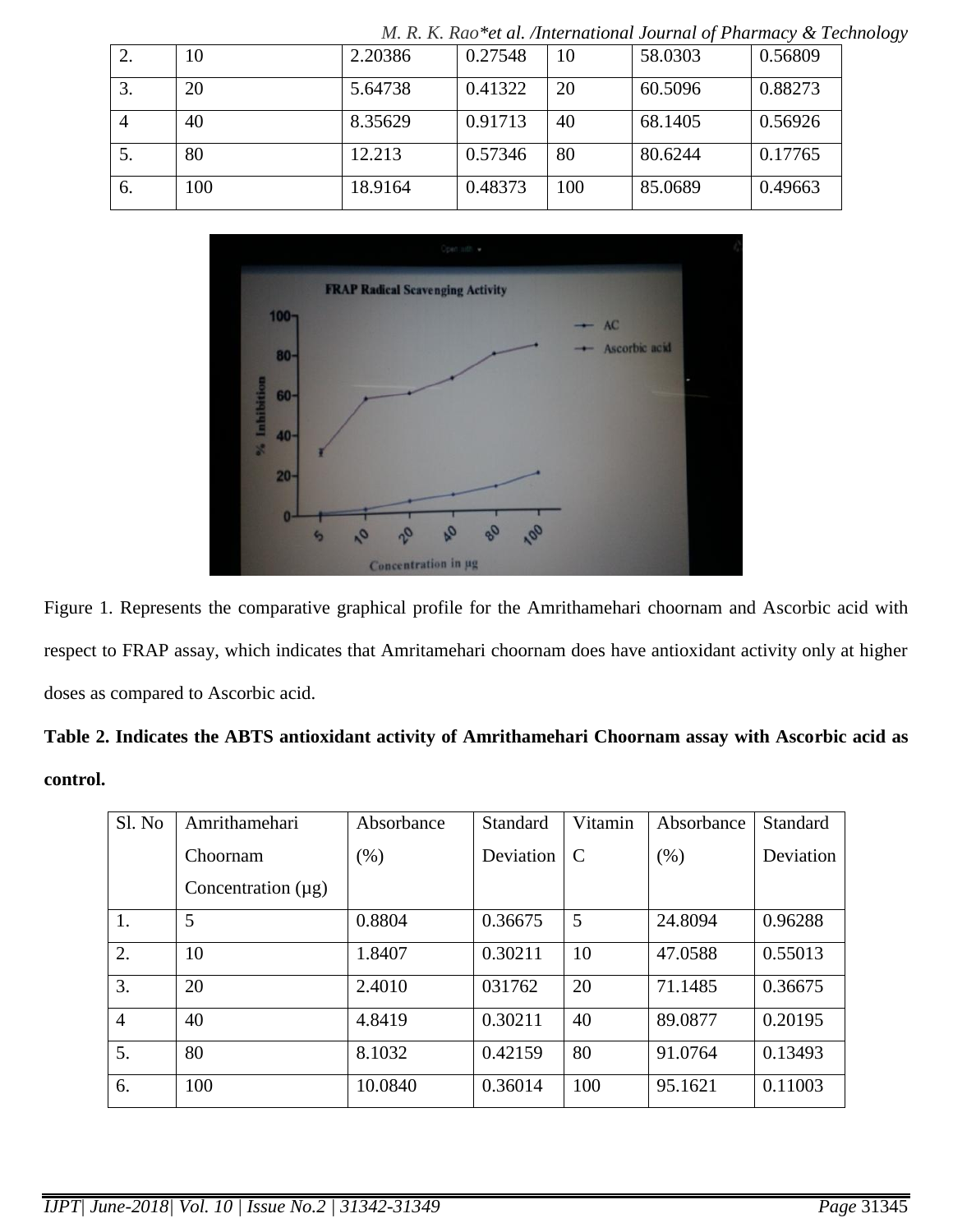*M. R. K. Rao\*et al. /International Journal of Pharmacy & Technology*



Figure 2. Represents the comparative graphical profile of Amritamehari choornam and Ascorbic acid with respect to ABTS assay, which indicates that Amritamehari choornam does have antioxidant activity only at higher doses as compared to Acorbic acid.

|  | Table 3. Indicates the DDPH antioxidant activity of Amritamehari choornam with Ascorbic acid as control. |
|--|----------------------------------------------------------------------------------------------------------|
|--|----------------------------------------------------------------------------------------------------------|

| SI.            | Amrita<br>mehari     | <b>Absorbance</b> | <b>Standard</b>  | <b>Vitamin</b> | Absorbance | <b>Standard</b>  |
|----------------|----------------------|-------------------|------------------|----------------|------------|------------------|
| N <sub>0</sub> | <b>Choornam</b>      | (%)               | <b>Deviation</b> | $\mathbf C$    | (9/0)      | <b>Deviation</b> |
|                | <b>Concentration</b> |                   |                  |                |            |                  |
|                | $(\mu g)$            |                   |                  |                |            |                  |
| 1.             | 5                    | 1.0204            | 0.226757         | 5              | 29.2517    | 0.408793         |
| 2.             | 10                   | 1.8896            | 0.458214         | 10             | 51.17158   | 0.398173         |
| 3.             | 20                   | 4.6107            | 0.398173         | 20             | 75.85034   | 0.631266         |
| $\overline{4}$ | 40                   | 5.7823            | 0.299972         | 40             | 89.95465   | 0.092804         |
| 5.             | 80                   | 19.6901           | 0.398173         | 80             | 92.89872   | 0.028533         |
| 6.             | 100                  | 23.0915           | 0.511253         | 100            | 95.98262   | 0.097751         |



*IJPT| June-2018| Vol. 10 | Issue No.2 | 31342-31349 Page* 31346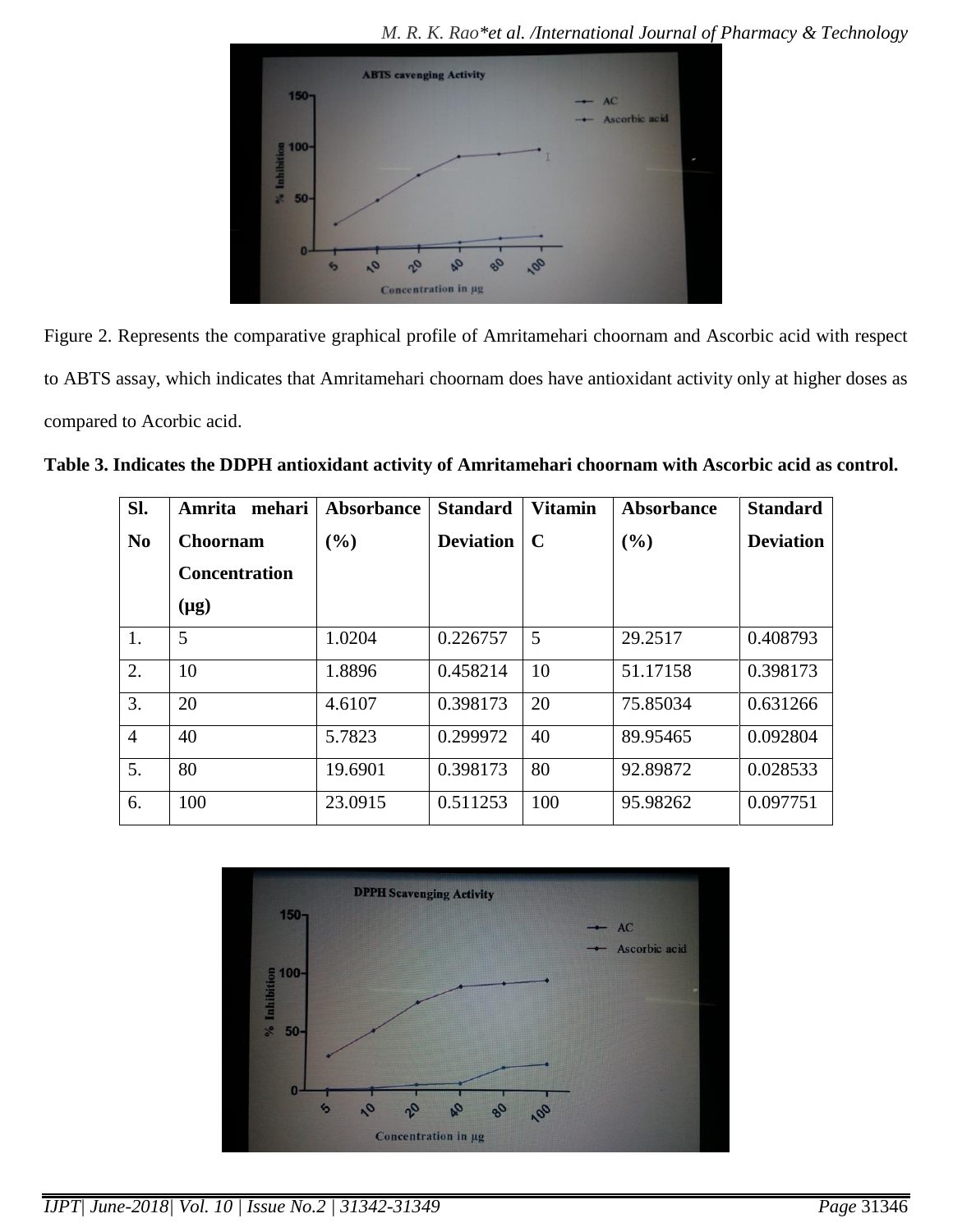*M. R. K. Rao\*et al. /International Journal of Pharmacy & Technology*

Figure 3. Represents the comparative graphical for the Amrithamehari choornam and Ascorbic acid with respect to DPPH assay, which indicates that Amrithamehari choornam does have antioxidant activity only at higher doses as compared to Ascorbic acid. From the above antioxidant profiles it is clear that Amrithamehari choornam has antioxidant activities only at higher concentrations which do not seem to be much significant. All the constituents of Amrithamehari choornam (*Tinoapora cordifolia*, *Gymnema sylvestre*, *Embelica officinalis, Curcuma longa)* have been reported to have antioxidant activities (Upadhayay *et al*, 2010; El Shafey *et al,* 2013; Malik *et al,* 2007; Malik *et al,* 2010; Bhide and Nitave 2014; Sikha *et al*, 2015; Liu *et al,* 2014). [17-23] Among the 50 types of molecules that were shown in the GC MS analysis of this medicine, only a few namely, 4-Isoquinolinecarboxylic acid, 2, 3, 5, 6, 7, 8-hexahydro-3-oxo- and Benzene propanoic acid, 3, 5-bis (1,1-dimethylethyl)-4-hydroxy- were reported to have antioxidant activities. The low antioxidant activity of this medicine could be due to synergy among the various components or the antidiabetic property of Amrithamehari choornam could be due to some other mechanisms which are to be probed further.

#### **Conclusion**

From the above results and discussion it is evident that Amrithamehari choornam does not show any significant antioxidant activity in all the three assay methods namely, FRAP, ABTS and DPPH. The antidiabetic role of this medicine could be one of the supporting molecular mechanisms which need further work.

#### **References**

- 1. Lenin, Rao MRK, Prabhu K, R Bindu. Arul Amutha Elizabeth, Sruthi Dinakar. The study of antioxidant activities of an Ayurvedic medicine Ayaskriti. Der Pharmacia Lettre, 2016; 8 (6):203-211.
- 2. Sivakumaran G, Mudiganti Ram Krishna Rao, Prabhu K, Kalaiselvi VS, Sumathi Jones, Johnson WM, J Antony. Preliminary GC-MS Anlaysis and Antioxidant Study of One Ayurvedic Medicine "Manasa Mitra Vatakam". Int J Pharm Sci Rev Res, 2016; 37(1): 190-199
- 3. Angeline Jessica, Rao MRK, Jacintha Anthony, Prabhu K, Johnson WMS, Balasubramanian BS, Lakshmi Sundaram, Shruthi Dinakar. The GC MS analysis of one Ayurvedic preparation "Katakakhadiradi Kashayam". Int J Pharma Sci Rev Res, 2016; 39(2): 216-224.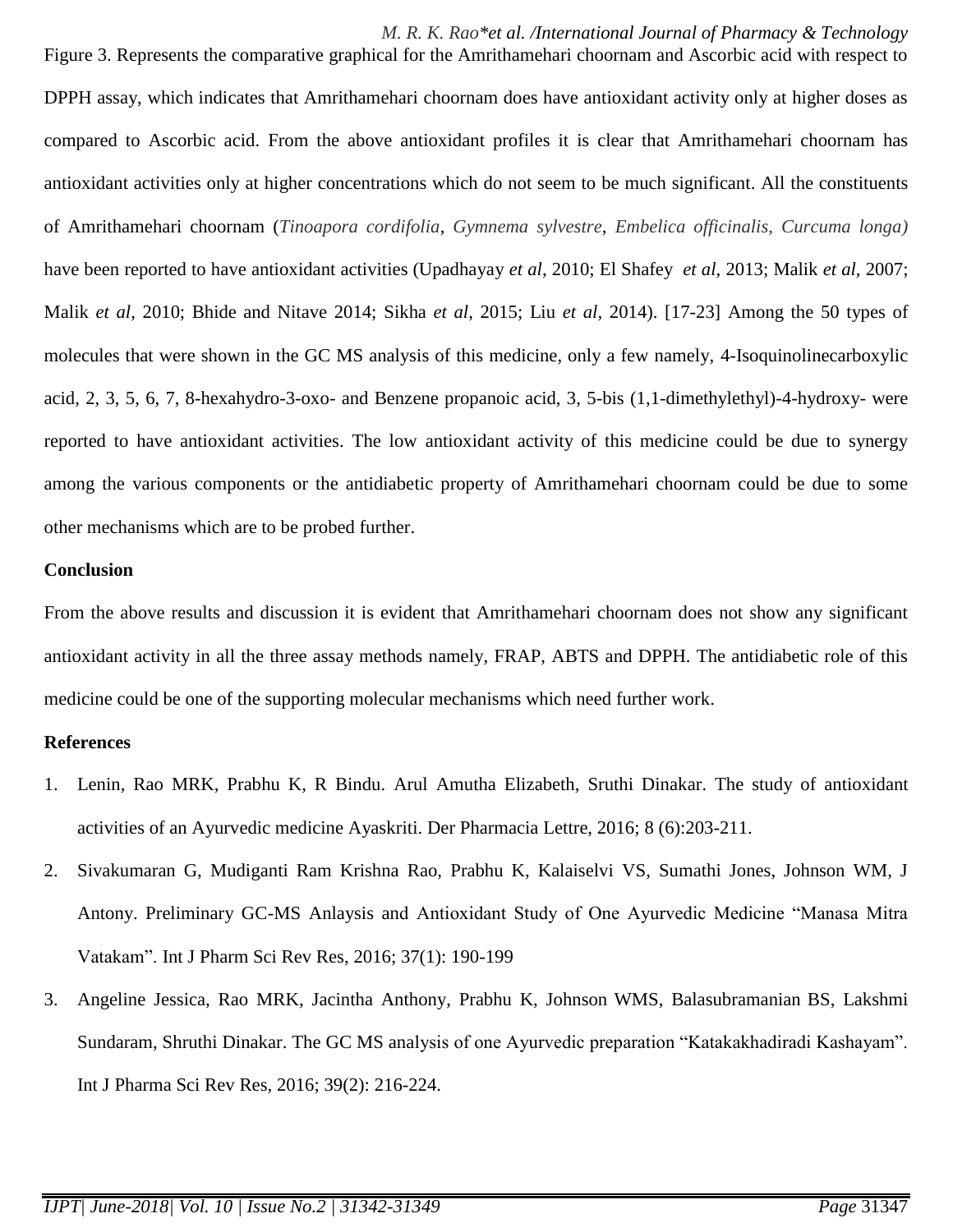- *M. R. K. Rao\*et al. /International Journal of Pharmacy & Technology* 4. Rao MRK, Hassan Mohammad, Sridhar Narayanan, Prabhu K, Kalaiselvi VS, Aparna Ravi, Hari Babu, Guru Rajan, Suganya S. Antioxidant assay and GC MS analysis of one Sidhha medicine Swasa Kudori tablets. Int J Pharm Sci Rev Res, 2016; 37(1): 19-25.
- 5. Rao MRK, Aparna Ravi, Shridhar Narayanan, Prabhu K, Kalaiselvi VS, Shruthi Dinakar, Guru Rajan, Kotteeswaran N. Antioxidant Study and GC MS Analysis of an Ayurvedic Medicine "Talisapatradi Choornam. Int J Pharm Sci Rev Res, 2016; 36(1): 158-166.
- 6. Rao MRK, Nandha Kumar S, Jones S, Elizabeth AA, Prabhu K, Ravi A, Dinakar S. Phytochemical and GC MS Analysis of an Ayurvedic Formulation, Patolakaturohinyadi Kwatham. Int J Pharm Sci Rev Res, 2015; 34(2): 6-12.
- 7. Phillips S, Rao MRK, Prabh K, Priya M, Kalaivani VS, Ravi R, Dinakar S. Preliminary GC MS Analysis of an Ayurvedic medicine, Kulathadi Kasahyam. J Chem Pharma Res, 2015; 7(9): 393-401.
- 8. Sadhanandham S, Narayanan G, Rao MRK, Prabhu K, Jones S, Ravi A, Dinakar S. GC-MS Analysis and Antioxidant studies of an Ayurvedic drug, Partharishtam. Int J Pha Sci Rev Res*,* 2015; 34(2): 273-281
- 9. Ravi A, Jai Prabhu SP, Rao MRK, Prabhu K, Kalaiselvi VS, Saranya Y. Identification of Active Biomolecules in Saraswatarishtam (An Ayurvedic Preparation) by GC-MS Analysis. Int J Pharm Sci Rev Res, 2015; 33(2): 58-62.
- 10. Chandrasekar T, Rao MRK, Kumar RV, Prabhu K, Nandha Kumar S, Divya D. GC-MS analysis, antimicrobial, antioxidant activity of an Ayurvedic medicine, Nimbapatradi Choornam. Journal of Chemical and Pharmaceutical Research, 2015; 7(8): 124-136
- 11. Rao MRK, Phillips S, Kumar MH, Saranya Y, Divya D, Prabhu K. GC-MS analysis, antimicrobial, antioxidant activity of an Ayurvedic medicine, Salmali Niryasa. Journal of Chemical and Pharmaceutical Research*,* 2015; 7(7): 131-139.
- 12. Rao MRK, Kumar MH, Amutha A, Prabhu K, Chatterjee B, Selva Kumar S. Phytochemical Analysis and Antioxidant Efficacy of the Resin of *Bombax ceiba* (Salmali). Int J Pharm Sci Rev Res*,* 2015, 30(1): 335-339